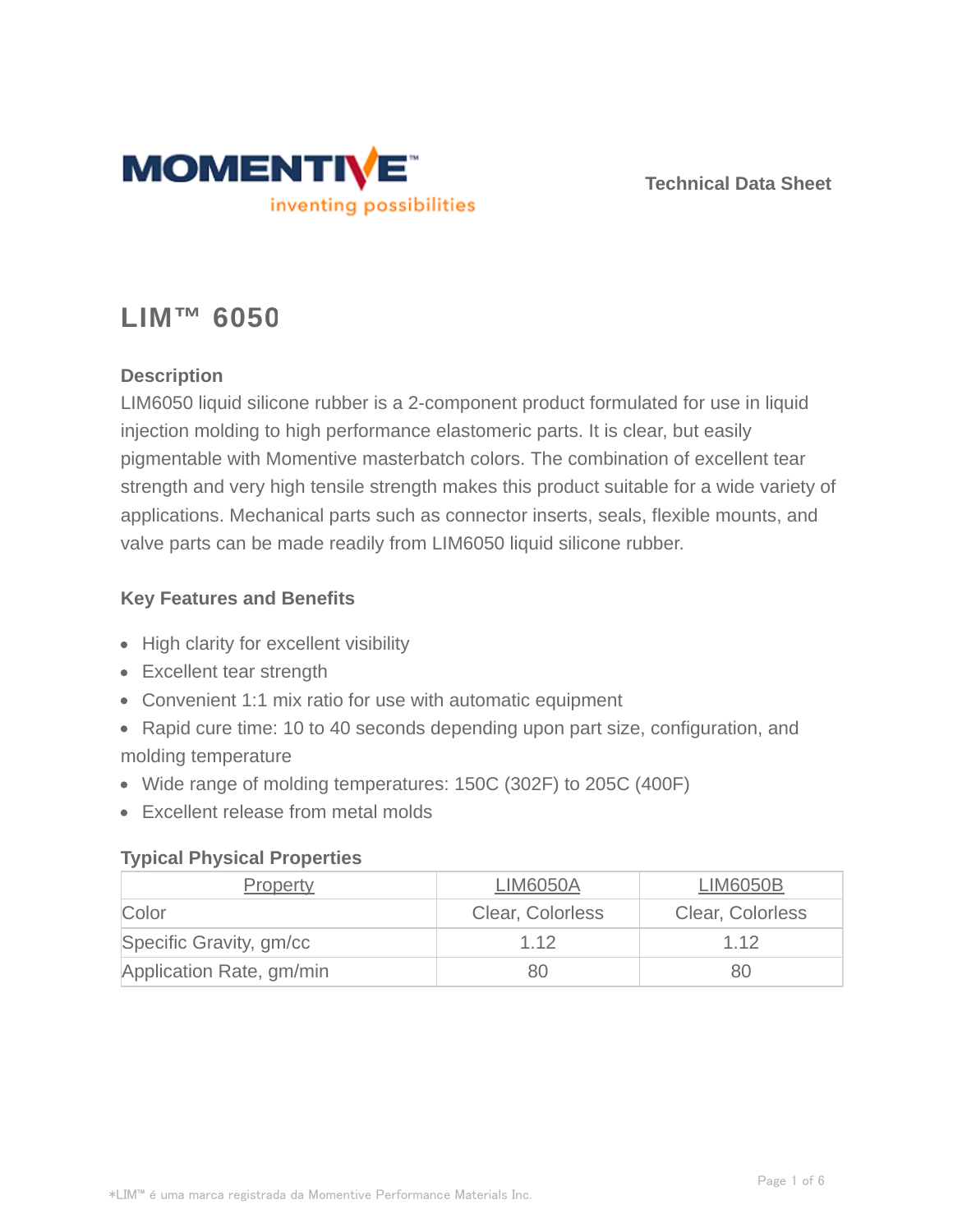| Mixed A & B                                                    | LIM6050 A & B |
|----------------------------------------------------------------|---------------|
| <b>Cure rate</b><br>(Monsanto Rheometer, MDR2000 @ 177C (350F) |               |
| Torque, max. in-lbs.                                           | 20            |
| T-02 seconds                                                   | 6             |
| Peak rate, in./lb/min.                                         | 164           |
| T-90, seconds                                                  | 13            |

| <b>Cured Properties</b>          | As Molded 30 sec/177C | Postbaked 1 hr/204C      |
|----------------------------------|-----------------------|--------------------------|
|                                  | (350F)                | (400F)                   |
| Hardness, Shore A durometer      | 50                    | 53                       |
| Tensile Strength, psi (MPa)      | 1250(8.6)             | 1300(9.0)                |
| Elongation, %                    | 575                   | 530                      |
| Tensile Modulus, 100% psi (MPa)  | 310(2.1)              | 320(2.2)                 |
| Tear Strength, ppi (KN/M)        | 250 (43.9)            | 250 (43.9)               |
| Compression Set, % (22 hrs. @    | 35                    | 25                       |
| 177C/350F)                       |                       |                          |
| Bashore, %                       | 60                    | 58                       |
| After Heat Aging 168 hr @        |                       |                          |
| 177C/350F                        |                       |                          |
| Hardness, Shore A change         | $+4$ pts.             | $+2$ pts.                |
| Tensile change                   | $+12%$                | $-4%$                    |
| Elongation, change               | 4%                    | $-7%$                    |
| <b>Tear Strength, change</b>     | $-7%$                 | $-7%$                    |
| Bashore change                   | 0 pts.                | $+2$ pts.                |
| Electrical                       |                       |                          |
| Dielectric Strength, V/mil       | 510                   | $\overline{\phantom{0}}$ |
| Dielectric Constant @ 1000 Hz    | 3.12                  |                          |
| Dissipation Factor @ 1000 Hz     | 0.0001                |                          |
| <b>Volume Resistivity Ohm-cm</b> | $6.1E + 14$           |                          |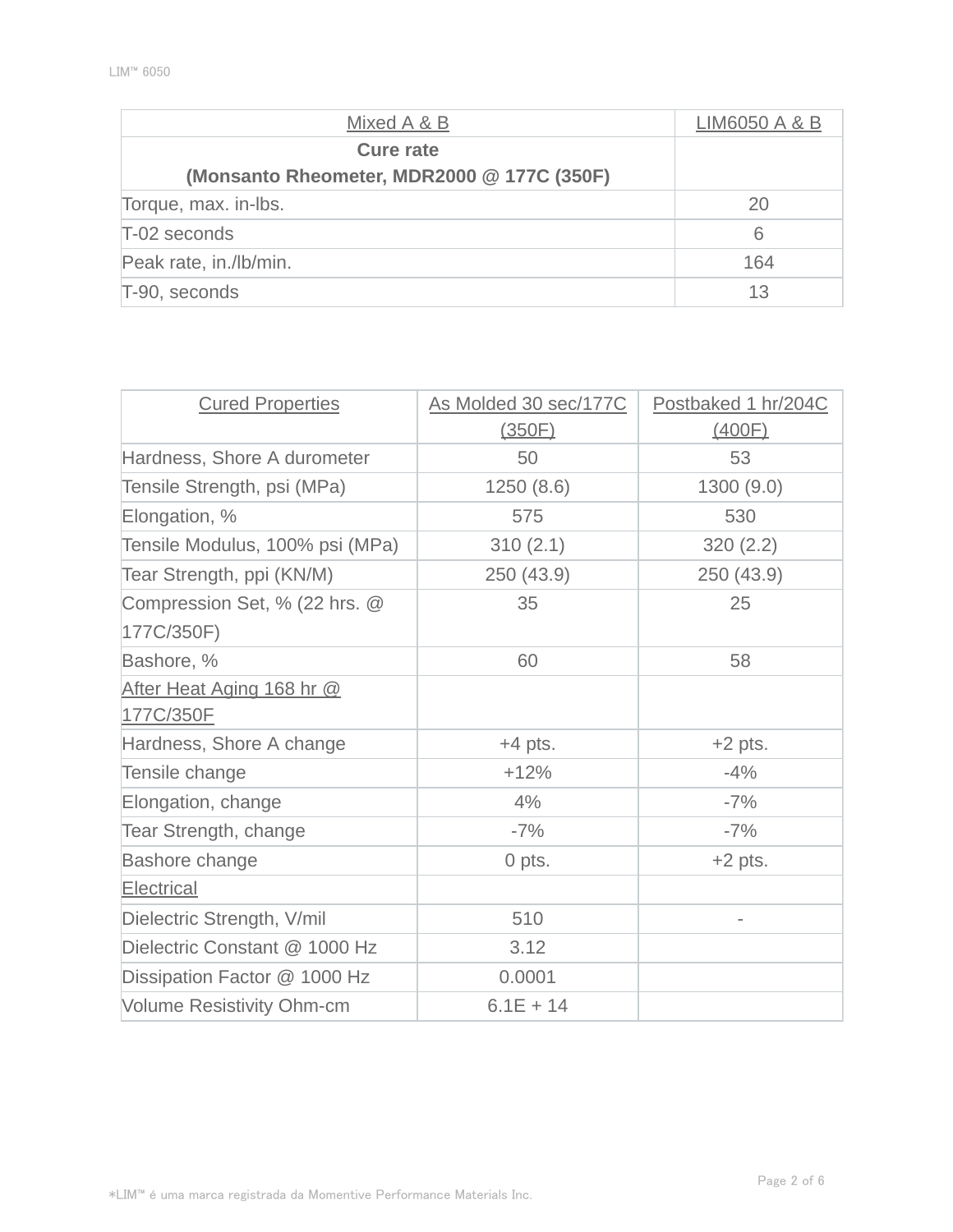## **Potential Applications**

- sports goggles and masks
- health care equipment
- camera parts
- coating metal rolls

## **Processing Recommendations**

Ready-to-use mixtures (of the components A and B) are fed directly to the injectionmolding machine from the original containers by means of a metering and mixing unit. The mixture, consisting of the two components in the ratio 1:1, is injected into the heated mold. At mold temperatures of 170 - 230°C, the addition-crosslinking silicone rubber typically vulcanizes, without any dissociation products, within a few seconds. High curing speed and easy demolding can help enable fully automated production of a large number of articles in short cycle times.

## **Regulatory Compliance**

- A representative sample of an analogous product to LIM 6050 met the requirements of USP Class VI and ISO 10993 under Good Laboratory Practices (GLP).
- Listed as UL 94 HB
- The ingredients are listed in the BfR recommendation XV "Silicones" (1)
- Compositionally compliant with 21 CFR 177.2600 Rubber articles intended for repeated use $(2)$

(1) Producer of the final article needs to test and confirm that the final product meets the extraction limits of BfR XV or corresponding EU legislation.

(2) It is the responsibility of the user to determine that the final product complies with the extractive limitations and other requirements of 21 CFR 177.2600, under their specific manufacturing procedures.

## **Patent Status**

Nothing contained herein shall be construed to imply the nonexistence of any relevant patents or to constitute the permission, inducement or recommendation to practice any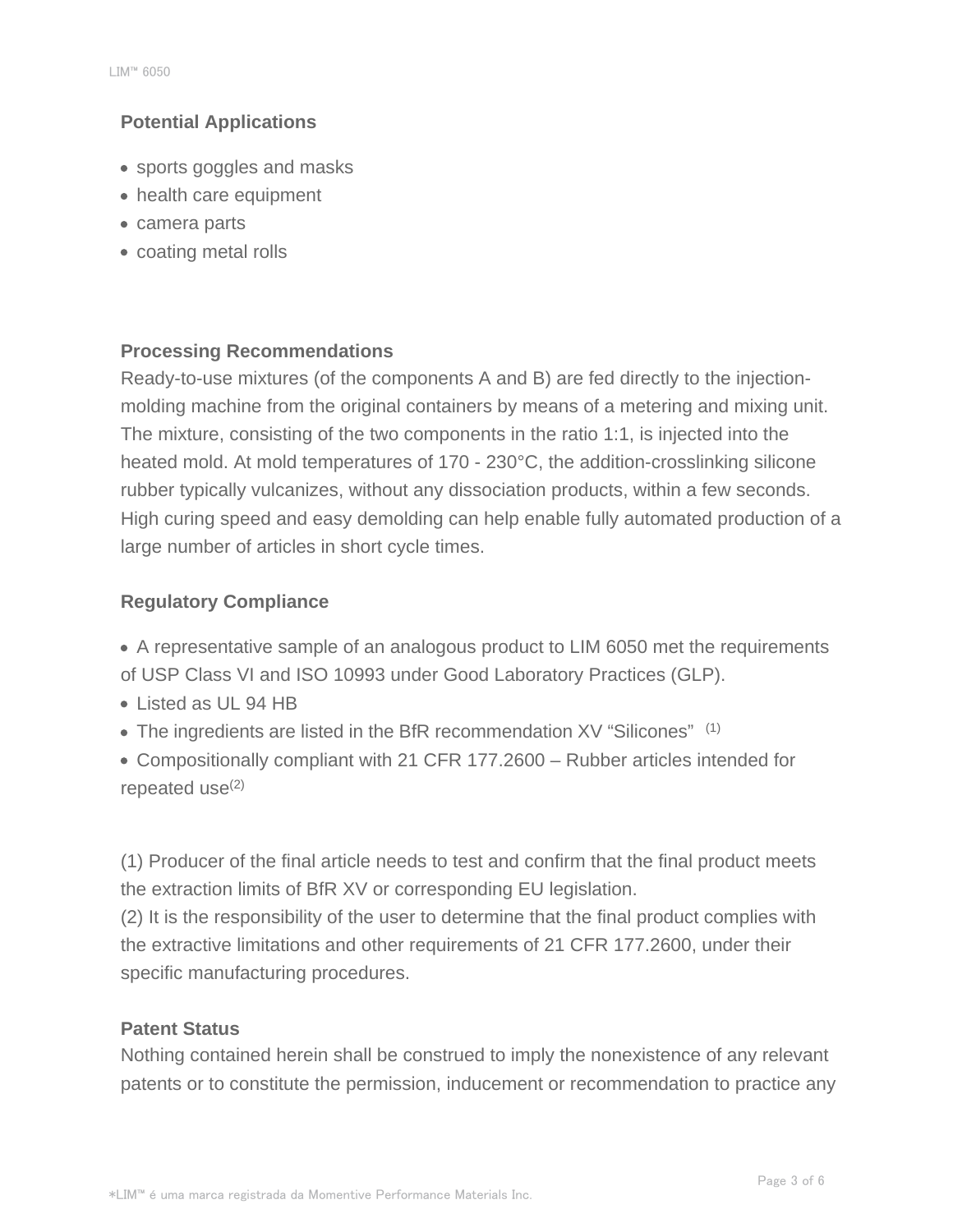invention covered by any patent, without authority from the owner of the patent.

### **Product Safety, Handling and Storage**

Customers should review the latest Safety Data Sheet (SDS) and label for product safety information, safe handling instructions, personal protective equipment if necessary, emergency service contact information, and any special storage conditions required for safety. Momentive Performance Materials (MPM) maintains an aroundthe-clock emergency service for its products. SDS are available at www.momentive.com or, upon request, from any MPM representative. For product storage and handling procedures to maintain the product quality within our stated specifications, please review Certificates of Analysis, which are available in the Order Center. Use of other materials in conjunction with MPM products (for example, primers) may require additional precautions. Please review and follow the safety information provided by the manufacturer of such other materials.

#### **Limitations**

Customers must evaluate Momentive Performance Materials products and make their own determination as to fitness of use in their particular applications.

#### **Contact Information**

#### Email

commercial.services@momentive.com

#### **Telephone**

| <b>Americas</b>      | <b>Latin America</b> | <b>EMEAI- Europe, Middle</b><br>East, Africa & India | <b>ASIA PACIFIC</b> |
|----------------------|----------------------|------------------------------------------------------|---------------------|
| +1 800 295 2392      | <b>Brazil</b>        | <b>Europe</b>                                        | <b>China</b>        |
| Toll free*           | +55 11 4534 9650     | +390510924300                                        | 800 820 0202        |
| +704 805 6946        | <b>Direct Number</b> | Direct number                                        | Toll free           |
| <b>Direct Number</b> |                      |                                                      | +86 21 3860 4892    |
|                      |                      |                                                      | Direct number       |
| *All American        | <b>Mexico</b>        | India, Middle East &                                 | Japan               |
| countries            | +52 55 2169 7670     | <b>Africa</b>                                        | +81 3 5544 3111     |
|                      |                      | + 91 44 71212207                                     |                     |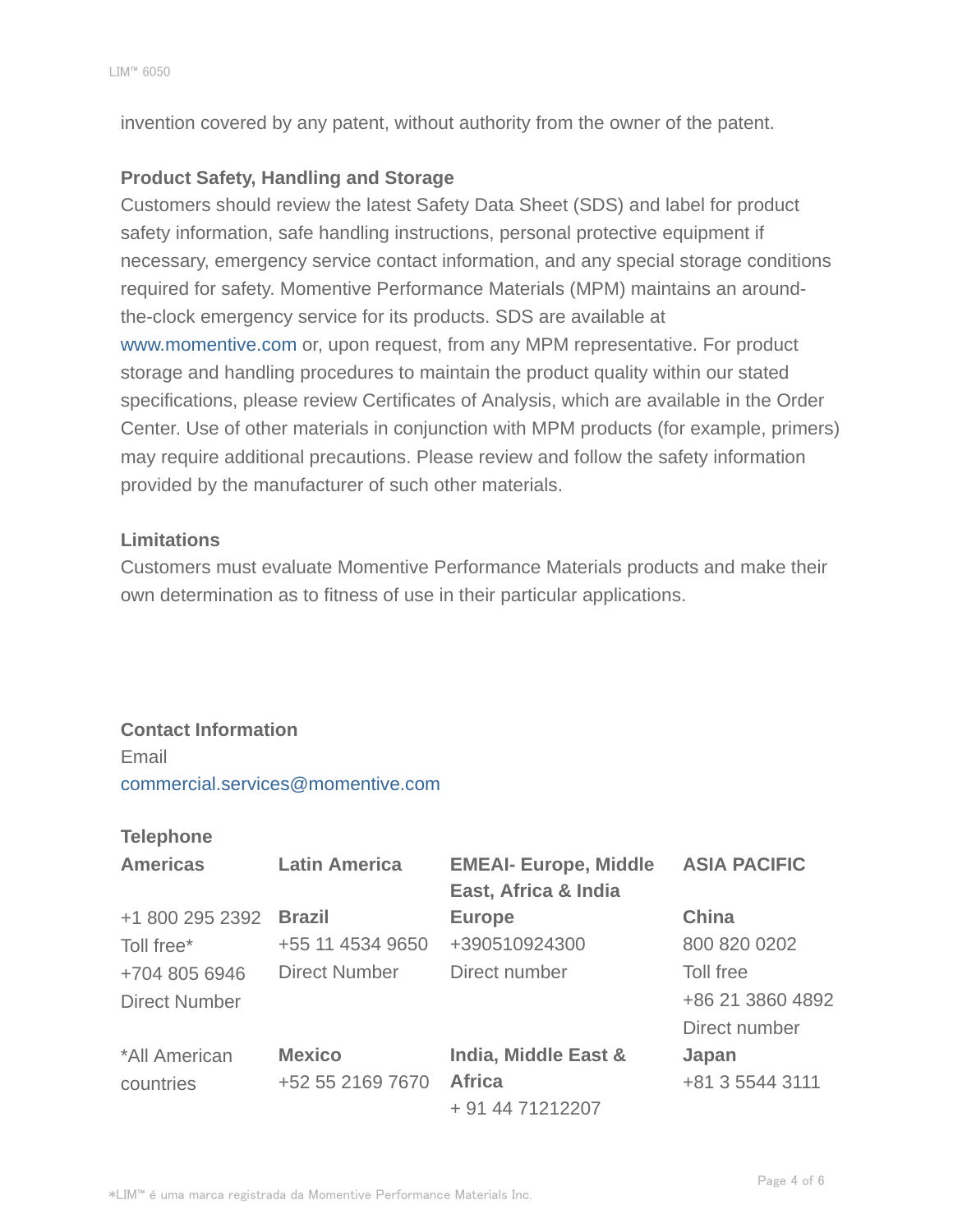Direct Number Direct number\* Direct number **\*All Middle Eastern countries, Africa, India,**

**Korea** +82 2 6201 4600

For literature and technical assistance, visit our website at: www.momentive.com

#### **DISCLAIMER:**

**THE MATERIALS, PRODUCTS AND SERVICES OF MOMENTIVE PERFORMANCE MATERIALS INC. AND ITS SUBSIDIARIES AND AFFILIATES (COLLECTIVELY "SUPPLIER"), ARE SOLD SUBJECT TO SUPPLIER'S STANDARD CONDITIONS OF SALE, WHICH ARE INCLUDED IN THE APPLICABLE DISTRIBUTOR OR OTHER SALES AGREEMENT, PRINTED ON THE BACK OF ORDER ACKNOWLEDGMENTS AND INVOICES, AND AVAILABLE UPON REQUEST. ALTHOUGH ANY INFORMATION, RECOMMENDATIONS, OR ADVICE CONTAINED HEREIN IS GIVEN IN GOOD FAITH, SUPPLIER MAKES NO WARRANTY OR GUARANTEE, EXPRESS OR IMPLIED, (i) THAT THE RESULTS DESCRIBED HEREIN WILL BE OBTAINED UNDER END-USE CONDITIONS, OR (ii) AS TO THE EFFECTIVENESS OR SAFETY OF ANY DESIGN INCORPORATING ITS PRODUCTS, MATERIALS, SERVICES, RECOMMENDATIONS OR ADVICE. EXCEPT AS PROVIDED IN SUPPLIER'S STANDARD CONDITIONS OF SALE, SUPPLIER AND ITS REPRESENTATIVES SHALL IN NO EVENT BE RESPONSIBLE FOR ANY LOSS RESULTING FROM ANY USE OF ITS MATERIALS, PRODUCTS OR SERVICES DESCRIBED HEREIN.** Each user bears full responsibility for making its own determination as to the suitability of Supplier's materials, services, recommendations, or advice for its own particular use. Each user must identify and perform all tests and analyses necessary to assure that its finished parts incorporating Supplier's products, materials, or services will be safe and suitable for use under end-use conditions. Nothing in this or any other document, nor any oral recommendation or advice, shall be deemed to alter, vary, supersede, or waive any provision of Supplier's standard Conditions of Sale or this Disclaimer, unless any such modification is specifically agreed to in a writing signed by Supplier. No statement contained herein concerning a possible or suggested use of any material, product, service or design is intended, or should be construed, to grant any license under any patent or other intellectual property right of Supplier covering such use or design, or as a recommendation for the use of such material, product, service or design in the